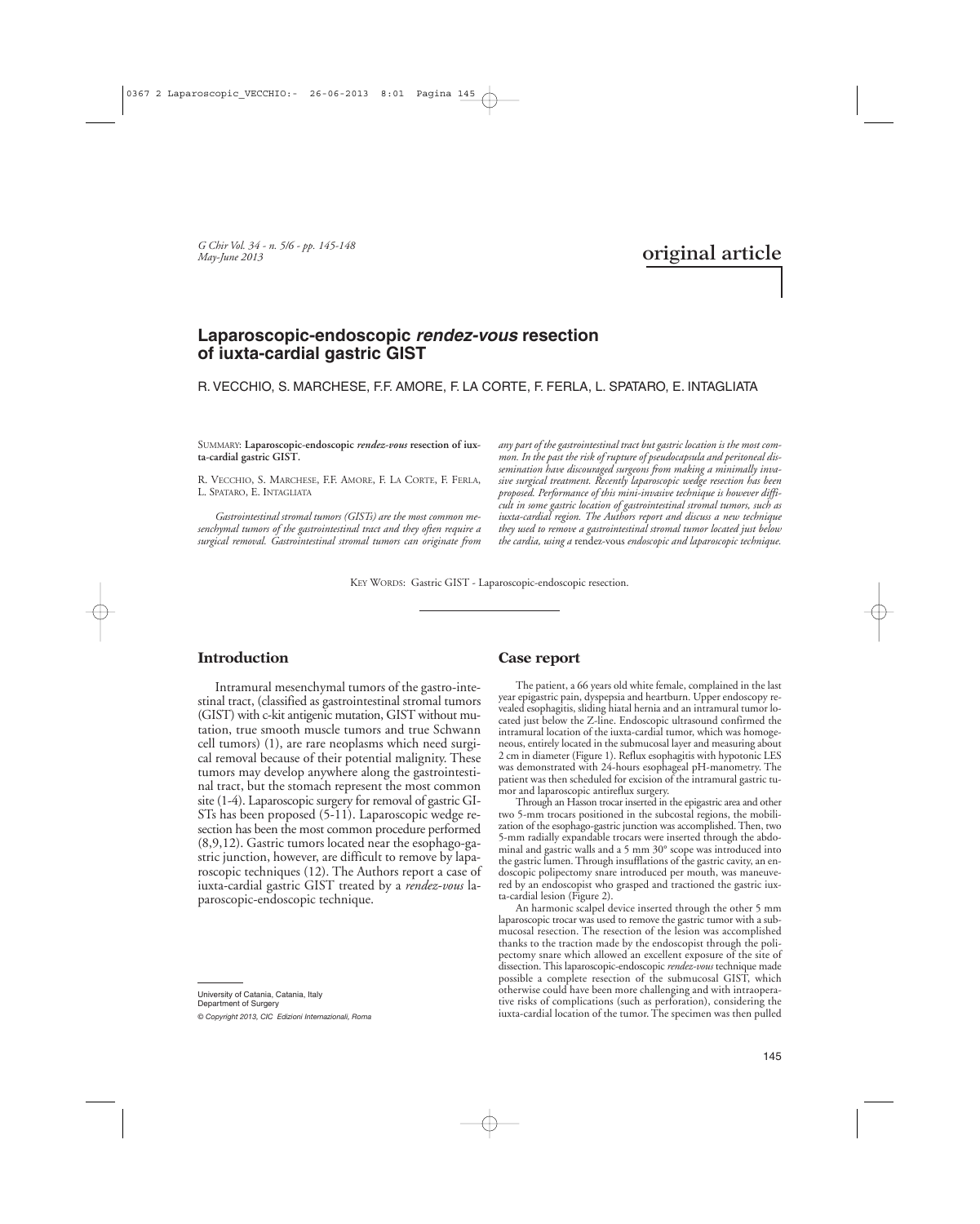

**Figure 1 - Ultrasound appearance of iuxta-cardial gastrict GIST.**

away from the mouth after its introduction in a small plastic bag. After withdrawal of the expandable trocars and closure of the gastric holes with monofilament non-absorbable sutures, an antireflux floppy Nissen-Rossetti procedure was performed. Performing a "floppy" Nissen allowed us not to use a dilator to calibrate the wrap, which could have led to a threatening risk of perforation of the iuxta-cardial region, in the site of the previous surgical dissection. The naso-gastric tube was left in place.

Post-operative phase was uneventful. The patient passed gas in day one p.o. and started feeding in the same day, after gastrografin X-ray examination and removal of the nasogastric tube. He was discharged from the hospital in day 4 p.o. In a 5 years follow-up with clinical observation, endoscopic and CT scan examinations performed every six months for two years and then yearly, neither complaints nor disease recurrence were observed.

Pathologic examination confirmed the diagnosis of gastric GIST. The tumor was limited to the submucosa and the resection margins were disease-free. Immunohistochemical analysis revealed the CD117 positivity.

#### **Discussion**

The incidence of GISTs is estimated to be 1,5-2 cases per 100.000 inhabitants each year (1-3,13). They usually are observed in patients in the 5th - 6th decade of life. The mean age at the diagnosis is 55–63 years (1,13). However, it is estimated, that about 20% of the tumors manifest themselves in patients below 40 years of age (2,3). The majority of GISTs are located in the gastrointestinal tract and the most common site of onset is the stomach (50-60% of the cases) (1-4).

The clinical presentation is not characteristic and depends on the localization and size of the tumor (1,7,14). The most common symptoms and signs are abdominal pain (57-74%), early satiety, subileus or ileus (30-44%), prolonged gastrointestinal bleeding (44-70%), weight loss (16-22%), palpable abdominal mass (16%), perforation with peritonitis (9-11%) (1,2,15).

First-level diagnostic procedures are ultrasound, gastrointestinal x-ray and endoscopy (6,12). Endoscopic ultrasound  $(6,14,15)$ , CT and MRI  $(2,6,16)$  are important diagnostic tools in GISTs that extend in the wall of gastrointestinal tract toward the serosal surface.

However, the final diagnosis is established on the basis of histological examination of the surgical specimen  $(1,2,6,12)$ . Even if the gastric stromal tumor is usually at low risk for malignancy, standard treatment of located GIST is complete surgical excision (R0), without dissection of clinically negative lymph nodes (6). Surgical techniques adopted depend on place of occurrence and tumor size (1). Benign or low malignant potential, limited disease, small lesions (T<5 cm in diameter) located in easily accessible sites of the stomach can be treated with limited resections that can also be performed by endoscopic and/or laparoscopic approaches (6,8,9,16,17).

Endoscopic enucleation of gastric submucosal tumors has been reported by many authors (18-20). In their se-



**Figure 2 - Position of the two 5-mm expandable trocars and exposure of the dissection plane through the traction of the GIST with the endoscopic grasping.**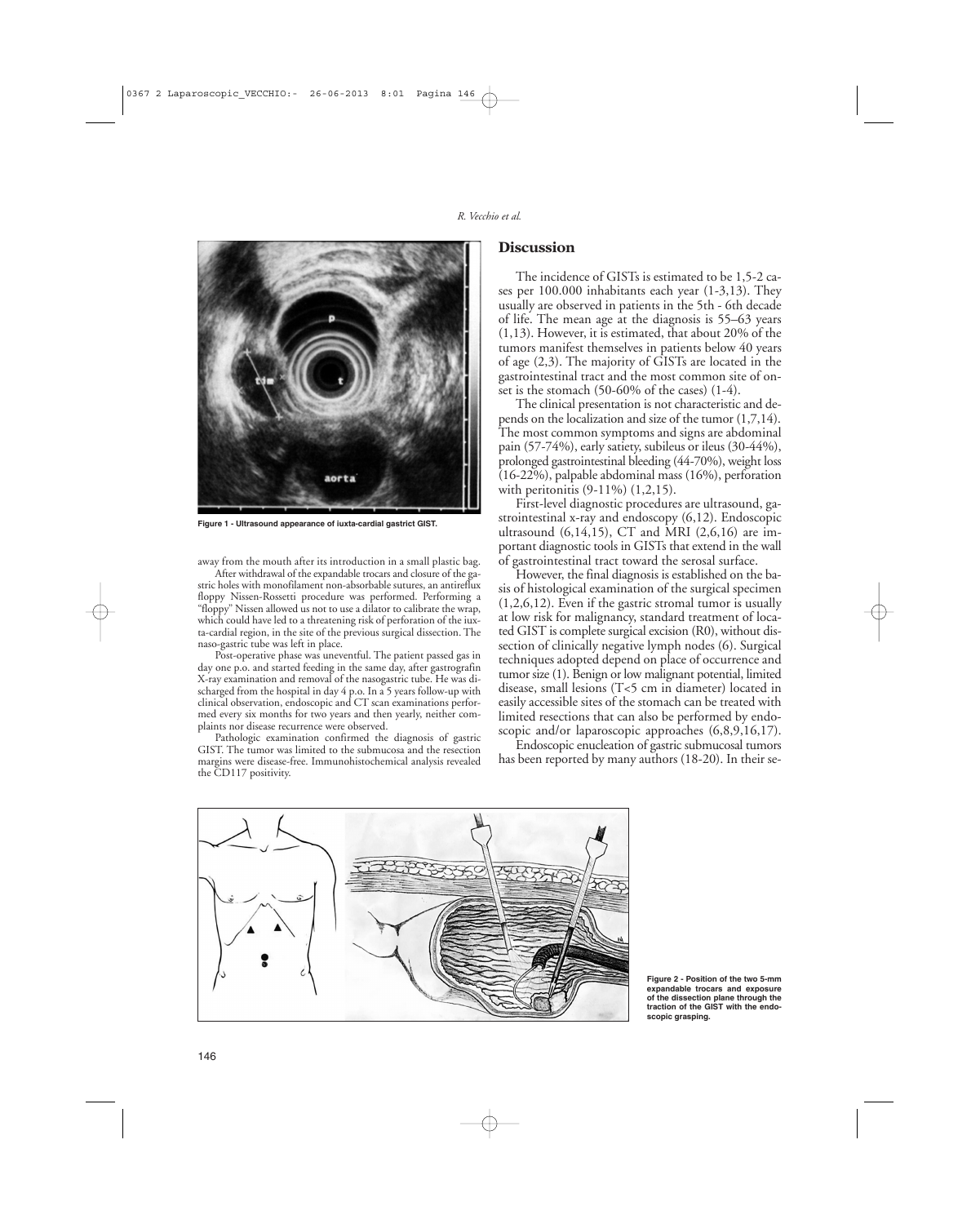ries, small gastric GISTs have been treated through endoscopic resection with no serious postoperative complications. However, this approach is challenging and many times technically impossible to perform in iuxtacardial location of the GIST. Moreover, is not indicated in large tumors or if involvement of the muscolaris propria is suspected in the preoperative endoscopic ultrasonography, because the risk of an uncompleted removal of the tumor (10,18-20).

Laparoscopic wedge resection has also been performed for the removal of gastric GIST (11).

As in other laparoscopic technique, the laparoscopic approach is of great advantage over the open techniques, since it induces less post-operative coagulative and metabolic changes (21-24), and can be performed in elderly patients (25, 26) who could benefit from the invasive approach.

In the iuxta-cardial location, as mentioned above for the endoscopic removal, the laparoscopic extra-gastric technique is however difficult to perform (10,12), with an increased risk of post-operative leaking.

In a leiomyoma located in the esophago-gastric junction Taniguchi et al. (10) performed successfully the first laparoscopic intragastric operation with complete excision of the large tumor. In their technique the gastric tumor was removed through 3 trocars (one 12 mm and two 5 mm trocars) inserted through the abdominal and gastric walls. Our technique differs from the other laparoscopic intragastric techniques since we inserted only two 5 mm laparoscopic trocars in the gastric lumen, and suspension of the tumor was accomplished through a grasper inserted and manipulated by an endoscopist who

helped us in the intraoperative exposure dissection of the tumor from the submucosa.

With the technique proposed in the study, trauma on the stomach was minimized and risk of intra-operative or post-operative complications, such as perforation and leaking, are reduced, compared to other laparoscopic techniques. Using this technique, oncologic results for small GIST located in the submucosal layer can also be accomplished.

#### **Conclusion**

The technique described in this study is easy to perform and can be reproduced by any experienced laparoscopic team. It allows all the advantages of the laparoscopic surgery and it follow, at the same time, the principles of oncologic surgery (7-9,14). This approach is especially indicated in tumors located near the cardias, where endoscopic removal or laparoscopic wedge resection is difficult or impossible to perform (10). The *rendez-vous* technique, as performed in this study, allows a better exposure of the submucosal layer and a more accurate dissection of the GIST (7,17). In addition, this allows a decreased risk of post-operative leaking from the site of operation or from the gastric laparoscopic holes, which are reduced in number and size compared to other intragastric similar technique reported in the Literature (10). The Authors suggest this technique in tumors located near the cardia, which are thought to be benign at the preoperative work up.

### **References**

- 1. De Silva CM, Reid R. Gastrointestinal stromal tumors (GIST): C-kit mutations, CD117 expression, differential diagnosis and target cancer therapy with Imatinib. Pathol Oncol Res 2003;13- 9. Epub 2003 Apr 18.
- 2. Cichoż Lach H, Kasztelan Szczerbińska B, Słomka M. Gastrointestinal stromal tumors: epidemiology, clinical picture, diagnosis, prognosis. Pol Arch Med Wewn 2008 Apr;118(4):216-  $\overline{2}1$
- 3. Miettinen M, Lasota J. Gastrointestinal stromal tumors-definition, clinical, histological, immunohistochemical, and molecular genetic features and differential diagnosis. Virchows Arch 2001 Jan;438(1):1-12.
- 4. Kim HC, Lee JM, Kim SH, Kim KW, Lee M, Kim YJ, Han JK, Choi BI. Primary gastrointestinal stromal tumors in the omentum and mesentery: CT findings and pathologic correlations. AJR Am J Roentgenol 2004 Jun;182(6):1463-7.
- 5. Berindoague R, Targarona EM, Feliu X, Artigas V, Balagué C, Aldeano A, Lahoud A, Navines J, Fernandez-Sallent E, Trias M. Laparoscopic resection of clinically suspected gastric stromal tumors. Surg Innov 2006 Dec;13(4):231-7.
- 6. P. G. Casali & J. -Y. Blay. Gastrointestinal stromal tumours: ESMO Clinical Practice Guidelines for diagnosis, treatment and follow-up. Ann Oncol 2010 May;21 Suppl 5:v98-102.
- 7. Rohatgi A, Singh KK. Laparoendoscopic management of gastrointestinal stromal tumors. J Laparoendosc Adv Surg Tech A 2003 Feb;13(1):37-40.
- 8. Granger SR, Rollins MD, Mulvihill SJ, Glasgow RE. Lessons learned from laparoscopic treatment of gastric and gastroesophageal junction stromal cell tumors. Surg Endosc 2006 Aug;20(8):1299- 304. Epub 2006 Jul 24.
- 9. Catena F, Di Battista M, Fusaroli P, Ansaloni L, Di Scioscio V, Santini D, Pantaleo M, Biasco G, Caletti G, Pinna A. Laparoscopic treatment of gastric GIST: report of 21 cases and literature's review. J Gastrointest Surg 2008 Mar;12(3):561-8. Epub 2007 Nov 27. Review.
- 10. Taniguchi E, Kamiike W, Yamanishi H, Ito T, Nezu R, Nishida T, Momiyama T, Ohashi S, Okada T, Matsuda H. Laparoscopic intragastric surgery for gastric leiomyoma. Surg Endosc 1997 Mar;11(3):287-9.
- 11. Yamashita Y, Bekki F, Kakegawa T, Umetani H, Yatsuka K. Two